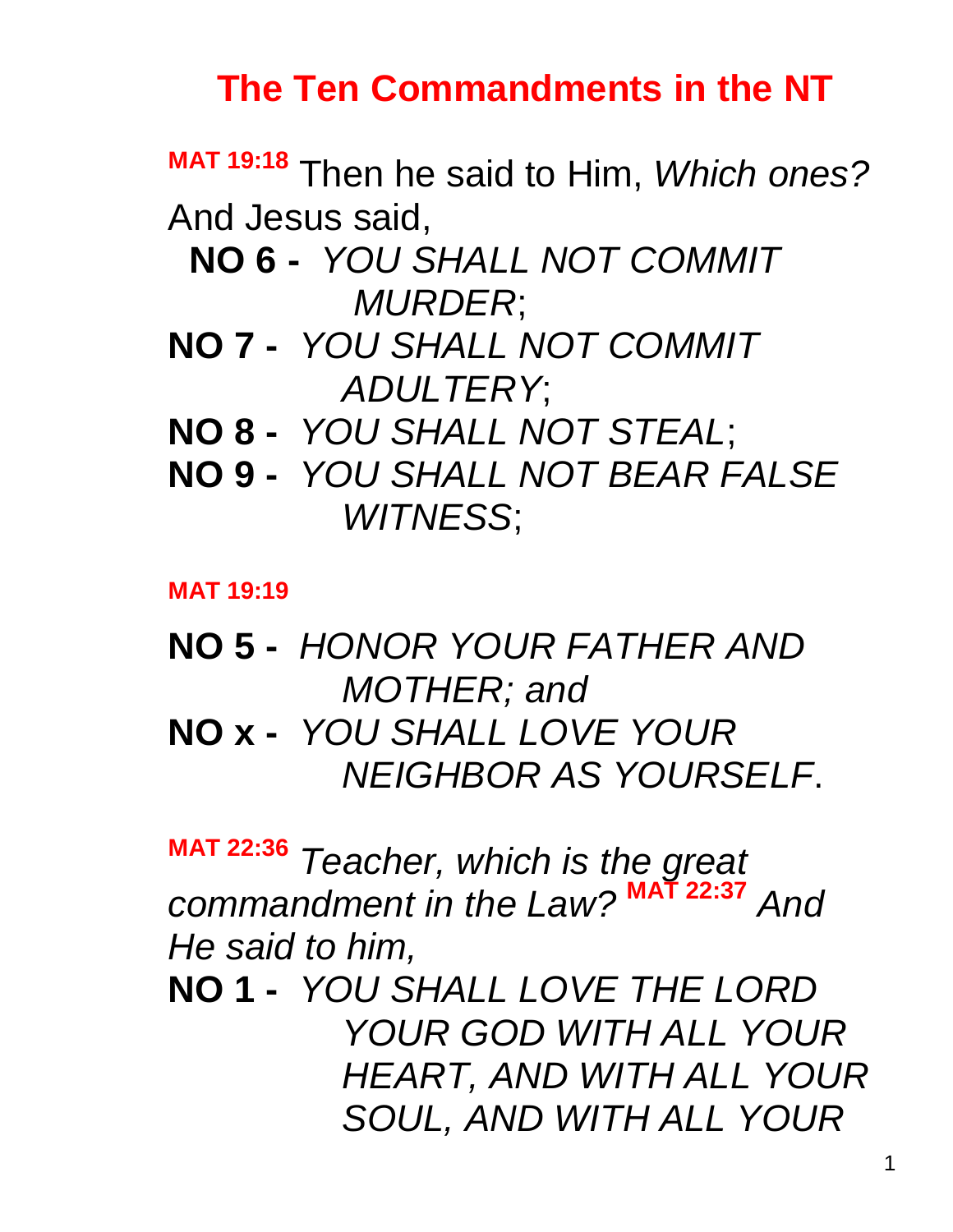*MIND*. MAT 22:38 This is the great *and foremost commandment*. **MAT 22:39** *The second is like it,*

**NO X -** *YOU SHALL LOVE YOUR NEIGHBOR AS YOURSELF* (see Paul's comment at ROM 13:9).

**MAT 22:40** *On these two commandments depend the whole Law and the Prophets*.

**LUK 18:20** *You know the commandments*, **NO 7 -** *DO NOT COMMIT ADULTERY*, **NO 6 -** *DO NOT MURDER*, **NO 8 -** *DO NOT STEAL*, **NO 9 -** *DO NOT BEAR FALSE WITNESS*, **NO 5 -** *HONOR YOUR FATHER AND MOTHER*.

**ROM 7:7** What shall we say then? Is the Law sin? May it never be! On the contrary, I would not have come to know sin except through the Law; for I would not have known about coveting if the Law had not said,

**NO 10 -** *YOU SHALL NOT COVET*.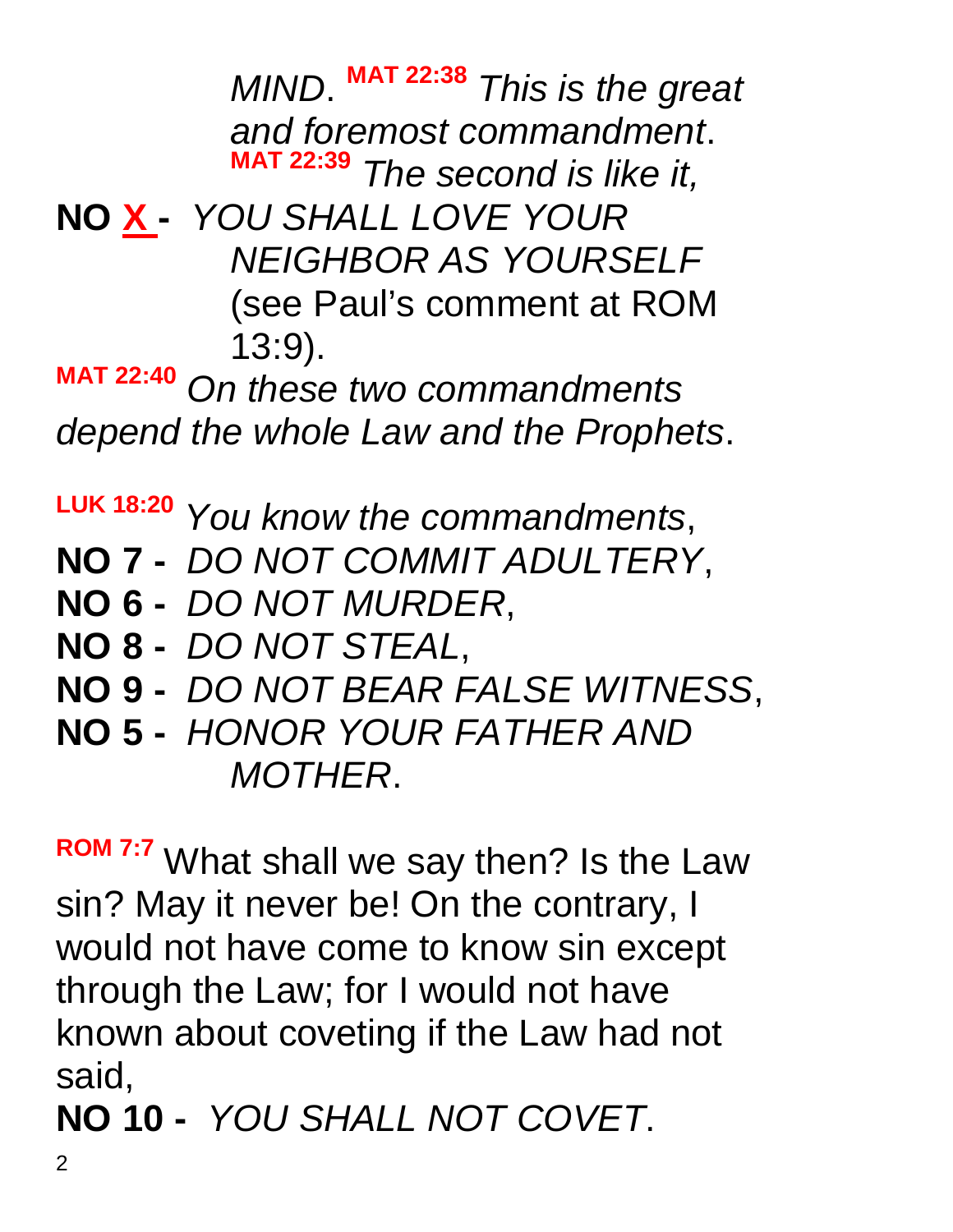**ROM 13:9** For this,

**NO 7 -** *YOU SHALL NOT COMMIT ADULTERY*,

**NO 6 -** *YOU SHALL NOT MURDER*,

**NO 8 -** *YOU SHALL NOT STEAL*,

**NO 10 -** *YOU SHALL NOT COVET*,

**AND IF THERE IS ANY OTHER COMMANDMENT, IT IS SUMMED UP IN THIS SAYING**,

**NO X -** *YOU SHALL LOVE YOUR NEIGHBOR AS YOURSELF*.

**EPH 6:2**

**NO 5 -** *HONOR YOUR FATHER AND MOTHER (which is the first commandment with a promise)*, **EPH 6:3** *SO THAT IT MAY BE WELL WITH YOU, AND THAT YOU MAY LIVE LONG ON THE EARTH*.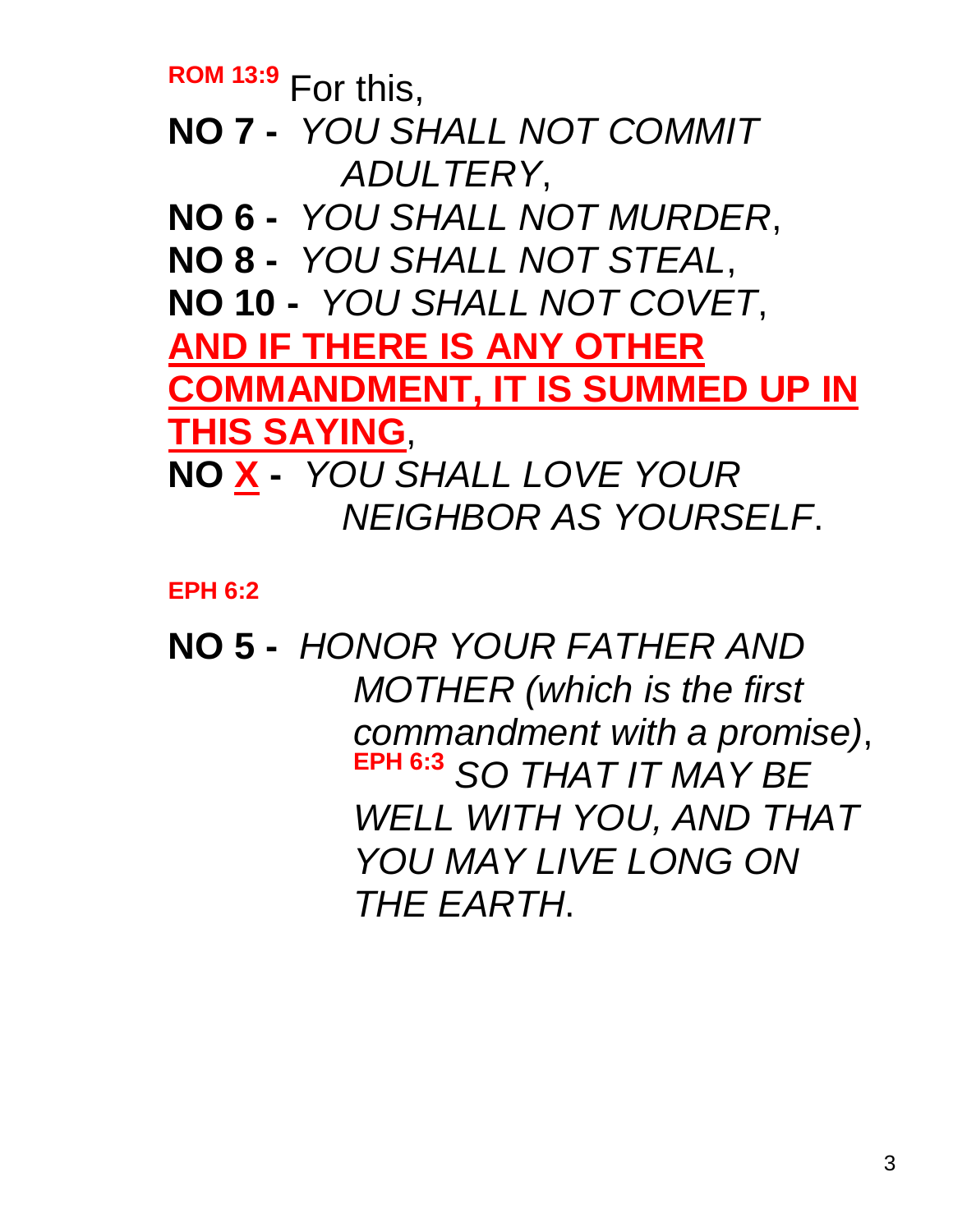# The Ten Commandments in the OT

01<sup>EXO 20:3</sup> You shall have no other gods **before Me** 

 $\gamma$ <sub>1</sub>  $P$ -1 [; ~yrkea] ~yhil {a/  $\triangle$  <del>| b</del> hy}ayl a l $\alpha$ <sup>WTT</sup> 3 02<sup>EXO 20:4</sup> You shall not make for yourself an idol, OR ANY LIKENESS OF **WHAT IS IN HEAVEN ABOVE OR ON** THE EARTH BENEATH OR IN THE **WATER UNDER THE EARTH.** 

Ÿ~ymð/B rvið]hm\mT-lk\>Ÿlspǎ^i-hf[t¥al{e<sup>WTT</sup>4 `#rafi'tx;Tini Ÿ~yMB; rviajr.tx;Tini #raB'rvajni I [Mêni **EXO 20:5** You shall not worship them or serve them; for I, the LORD your God, am a jealous God, visiting the iniquity of the fathers on the children, on the third and the fourth generations of those who hate Me, "yh1 {a/ hwby ykioh\ykie-db[t'al(>éh|t'hwik.Ty.tial)<sup>WTT</sup>5  $\sim$ yvL $\bm{v}$ il [;  $\sim$ yn $\bm{B}$ -l [; tb $\bm{\hat{a}}$ ' !w([] dq $\bm{P}\hat{\bm{u}}$  al $\bm{\hat{c}}$ ); la $\bm{\hat{a}}$  $\gamma a \hbar f d$ .  $\sim$ y [Bell [n>'' $\gamma$ h,1 {a/ hwhy> **EXO 20:6** but showing loving kindness to thousands, to those who love Me and keep My commandments.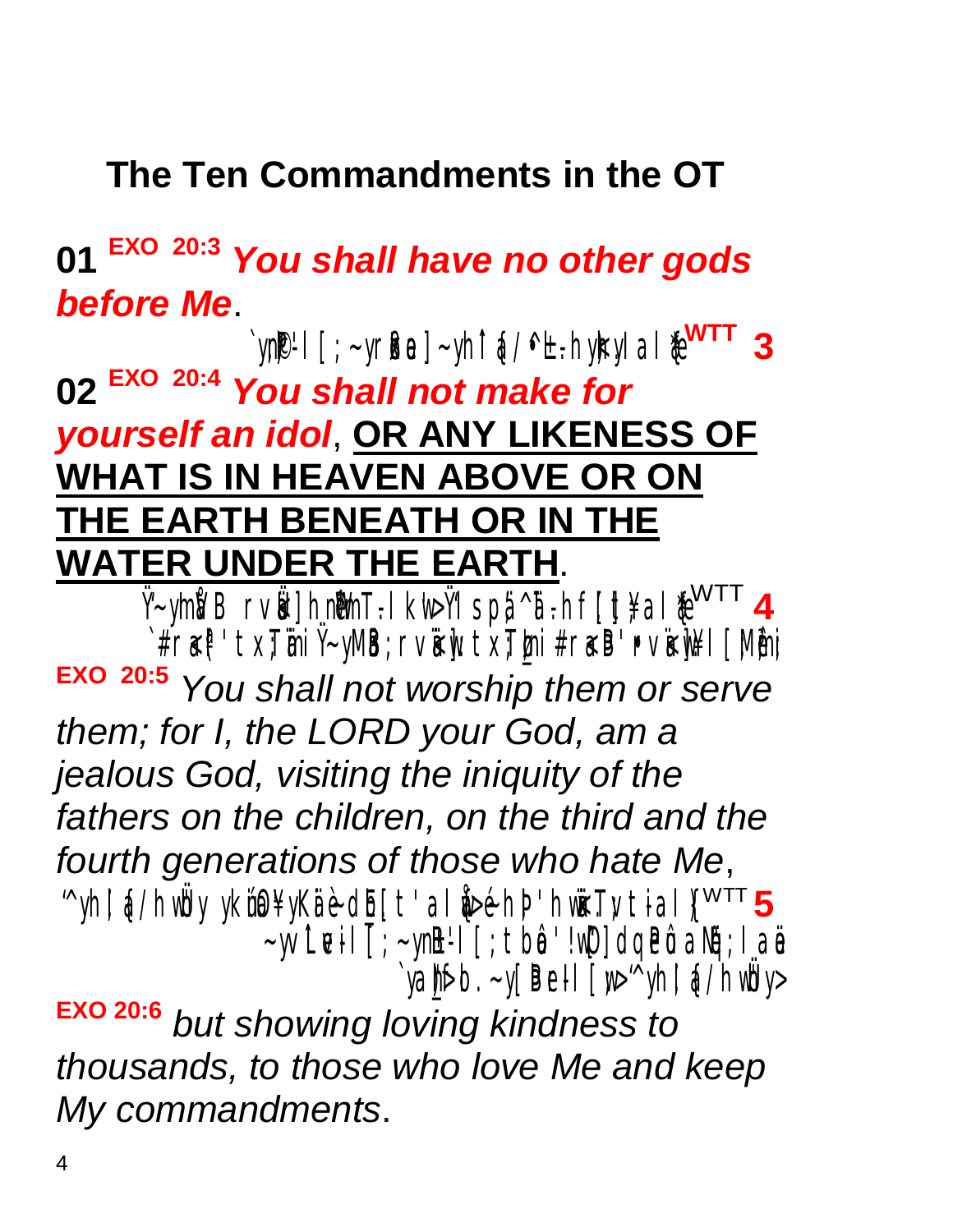s `ytwtmi yrmvd W ybhbd. ~ypidal; 'dsxphf,[ii> $WTT$  6

03<sup>EXO 20:7</sup> You shall not take the name of the LORD your God in vain, for the LORD will not leave him unpunished who takes His name in vain.

 $a$ l $\psi$ Käaw $\Psi$ ; 'yh# $a$ /hwhy>~v $b$ ta, aF $a$ ial $\psi$ <sup>WTT</sup> 7 p `awV); AmBv-ta, aFV-rval taehwhy>'hQny>

04<sup>EXO 20:8</sup> Remember the sabbath day, to keep it holy

 $\lambda$ N $\theta$ g;I.tB $\psi$ h; ~Ayðta,  $\mathsf{fA}$ K $\chi^{\mathsf{u}\,\text{WTT}}$  8

EXO 20:9 Six days you shall labor and do all your work,

è^Tkalm-IK'tyflld>édbl∏¥'~ymi"tvvi WTT9 EXO 20:10 but the seventh day is a Sabbath of the LORD your God; in it you shall not do any work, you or your son or your daughter, your male or your female servant or your cattle or your sojourner who stays with you.

hf{]t;al{e^yh{}&/hwhyl;ŸtB&;y[jibMh;'~Ayil><sup>WTT</sup>10<br>"^&glib^T@hhbW"#m@jk^"Db.[;^TBIN+^jibWYhTa;hk&Im-Ik" `^yr{VBi rväl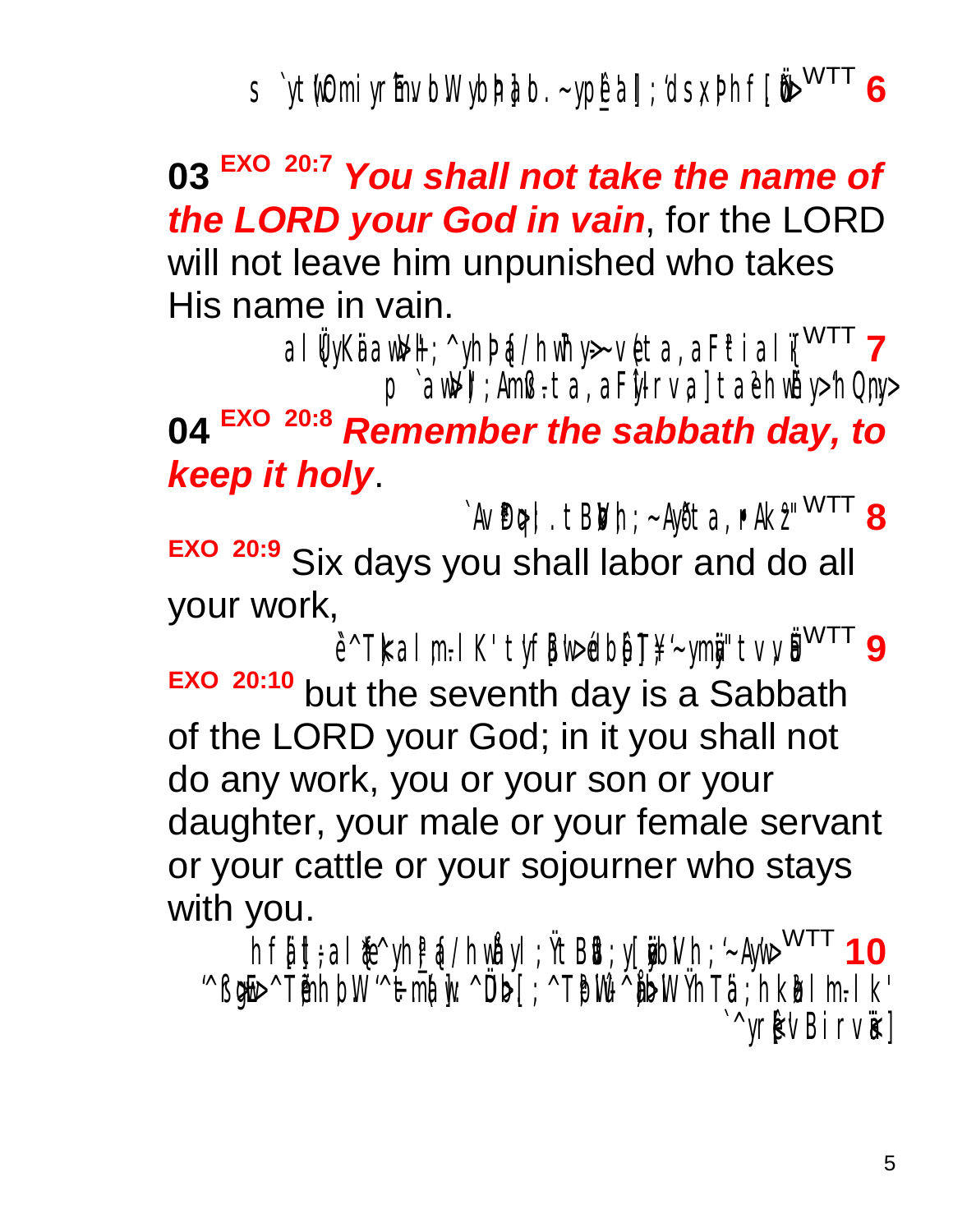EXO 20:11 "For in six days the LORD made the heavens and the Earth, the sea and all that is in them, and rested on the seventh day; therefore the LORD blessed the Sabbath and made it holy.

~ymi/h;ta, hwhy>hf[' ~ymiy"tv,vevKä WTT 11 y[ibNh; ~AYB; xnYr: ~Berva}IK-tap>'~Yh;ta, #rah-tap> s `Whvpaywa) tBN/h; ~Ayota, hwby>%rBe!Kel[;

05<sup>EXO 20:12</sup> Honor your father and your **mother**, that your days may be prolonged in the land which the LORD your God gives you.

 $\gamma$ ym $\hat{y}$ "!Wkirby: '![m.1.  $\gamma$ Maitaw $\gamma$ ybb'-ta, dBK;  $WTT$  12  $S \sqrt{8}$ l)!th $0^{\prime}$ yh|| a/hwhy>rva]hma'ah'l[;..

06<sup>EXO 20:13</sup> You shall not murder

07<sup>EXO 20:14</sup> You shall not commit **adultery** 

 $S$  eat  $\overline{A}$  al  $\mathbf{\hat{t}}^{WTT}$  14

08<sup>EXO 20:15</sup> You shall not steal

s `bn $\frac{1}{3}$ i al $\frac{1}{6}$ <sup>WTT</sup> 15

09<sup>EXO 20:16</sup> You shall not bear false witness against your neighbor. s `rqv(d[ $\hat{e}$ ^{[rb. hn\{t} al}<sup>WTT</sup> 16

S `XCO\Jialb<sup>WTT</sup> 13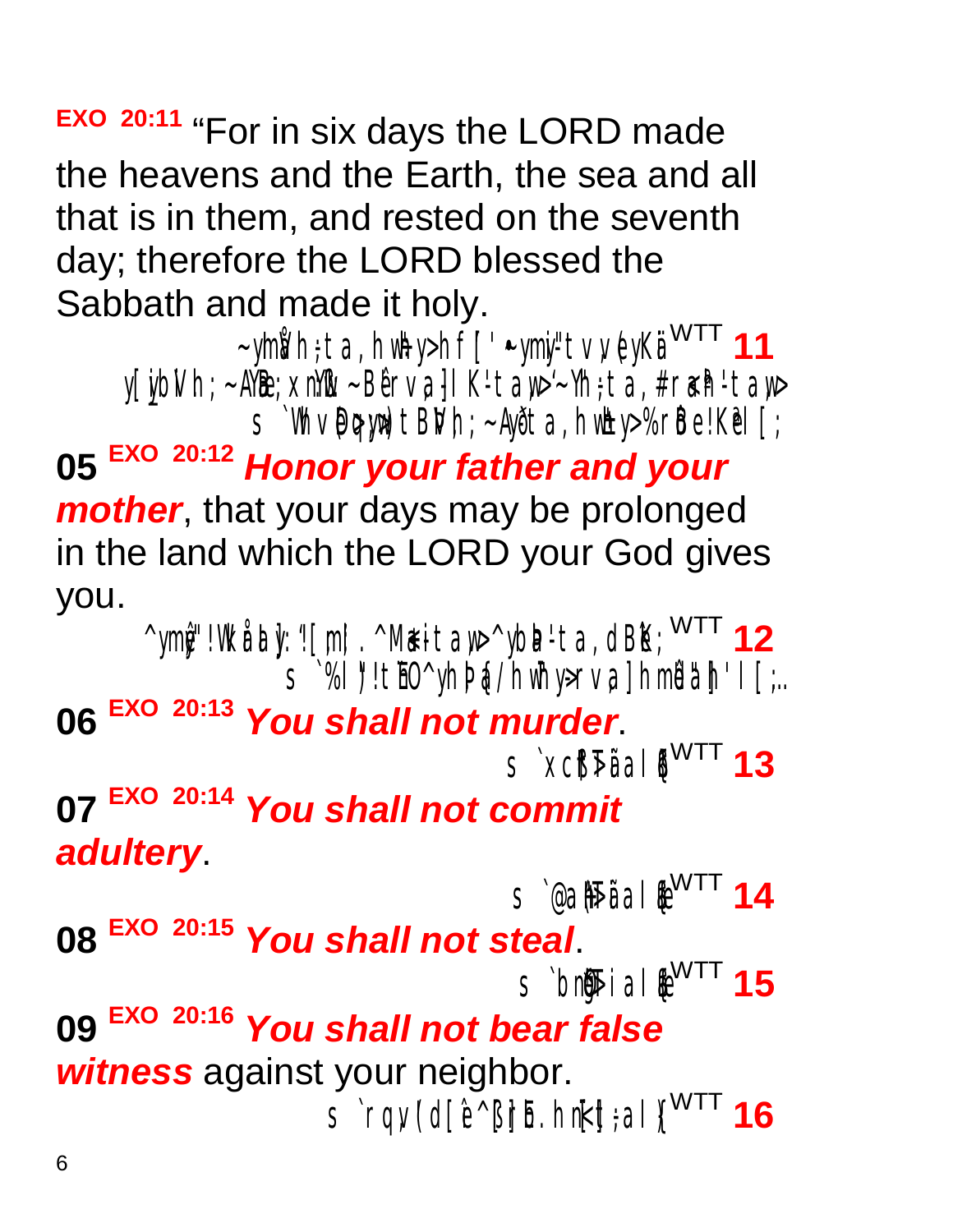10<sup>EXO 20:17</sup> You shall not covet your neighbor's house; you shall not covet your neighbor's wife or his male servant or his female servant or his ox or his donkey or anything that belongs to your neighbor <sup>^</sup>[if tva i dmat; al l ^ [ F t v B i dm k t; al l v<sup>VTT</sup> 17 p `^[}:|| rva] | kibaranovi: Aravu>'Atmajı: ADD:[ju>

EXO 20:18 All the people perceived the thunder and the lightning flashes and the sound of the trumpet and the mountain smoking; and when the people saw it, they trembled and stood at a distance.

(Aqå'ta v-dipPLh; ta v>tl@uh; ta, ~yaro ~ [h'lklv><sup>WTT</sup> 18 `qx)rme\ldim.[})k \l[nilk`'~[h'ar)'w !v{'rhh-tap>rpiVh; >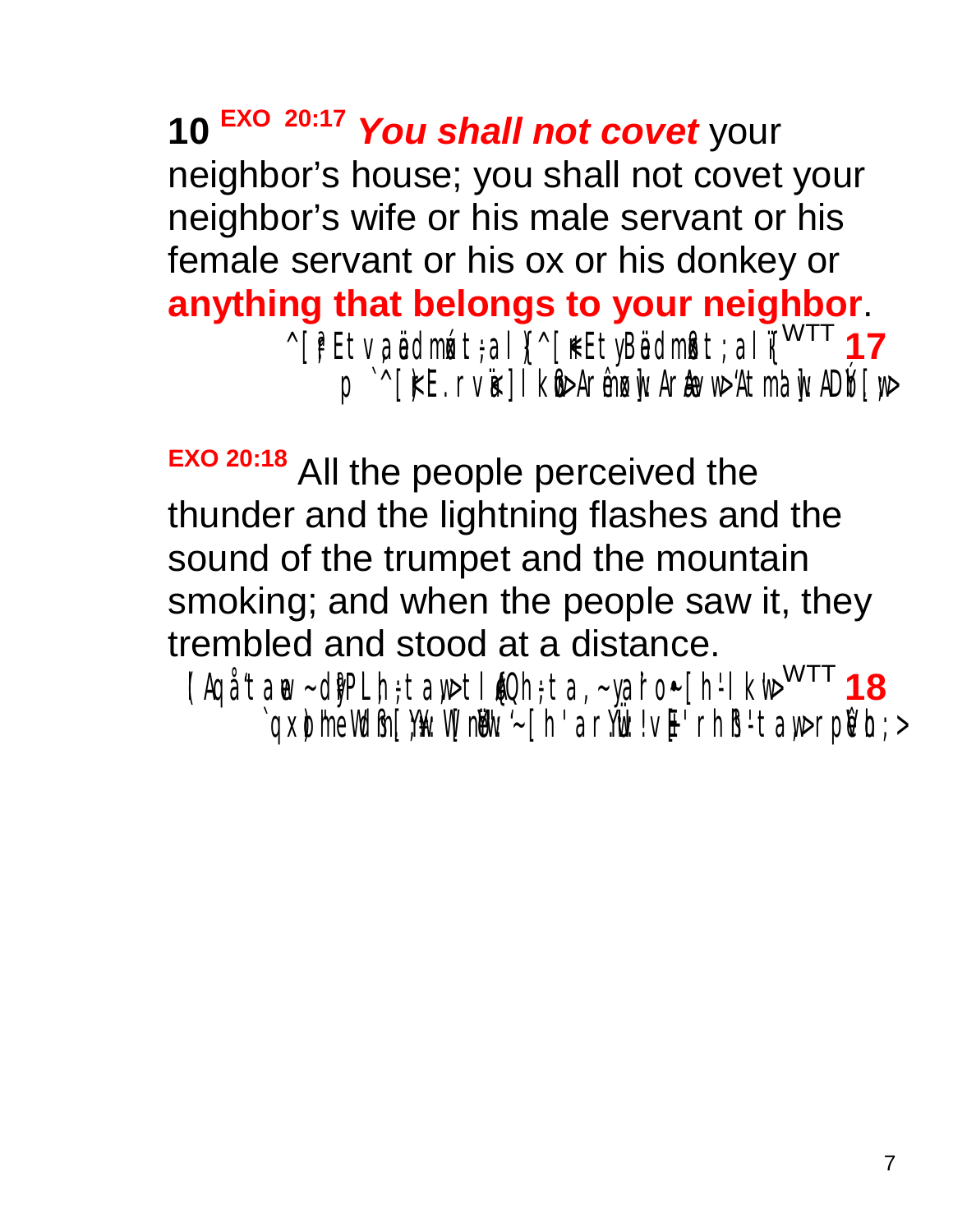#### **"THE FOURTH COMMANDMENT**

*Remember the Sabbath day, to keep it holy. Six days shall you labor and do all your work: But the seventh day is the Sabbath of the Lord thy God: in it you shall not do any work, you, nor your son, nor your daughter, your manservant, nor your maidservant, nor your cattle, nor your stranger that is within your gates: For in six days the Lord made Heaven and Earth, the sea, and all that in them is, and rested the seventh day: wherefore the Lord blessed the Sabbath day, and hallowed it* [EXO 20:8-11].

As in the case of the second commandment, please note the prominence with which the law of the Sabbath is presented. The fourth commandment is the longest in the decalogue. Remember this command, like the others, was engraved by the finger of God on tables of stone. May it, and they, be engraved indelibly upon the fleshly table of each heart.

The fourth commandment occupies an important position in the law, resting at the end of the section outlining man's duty to God, and before the section showing man's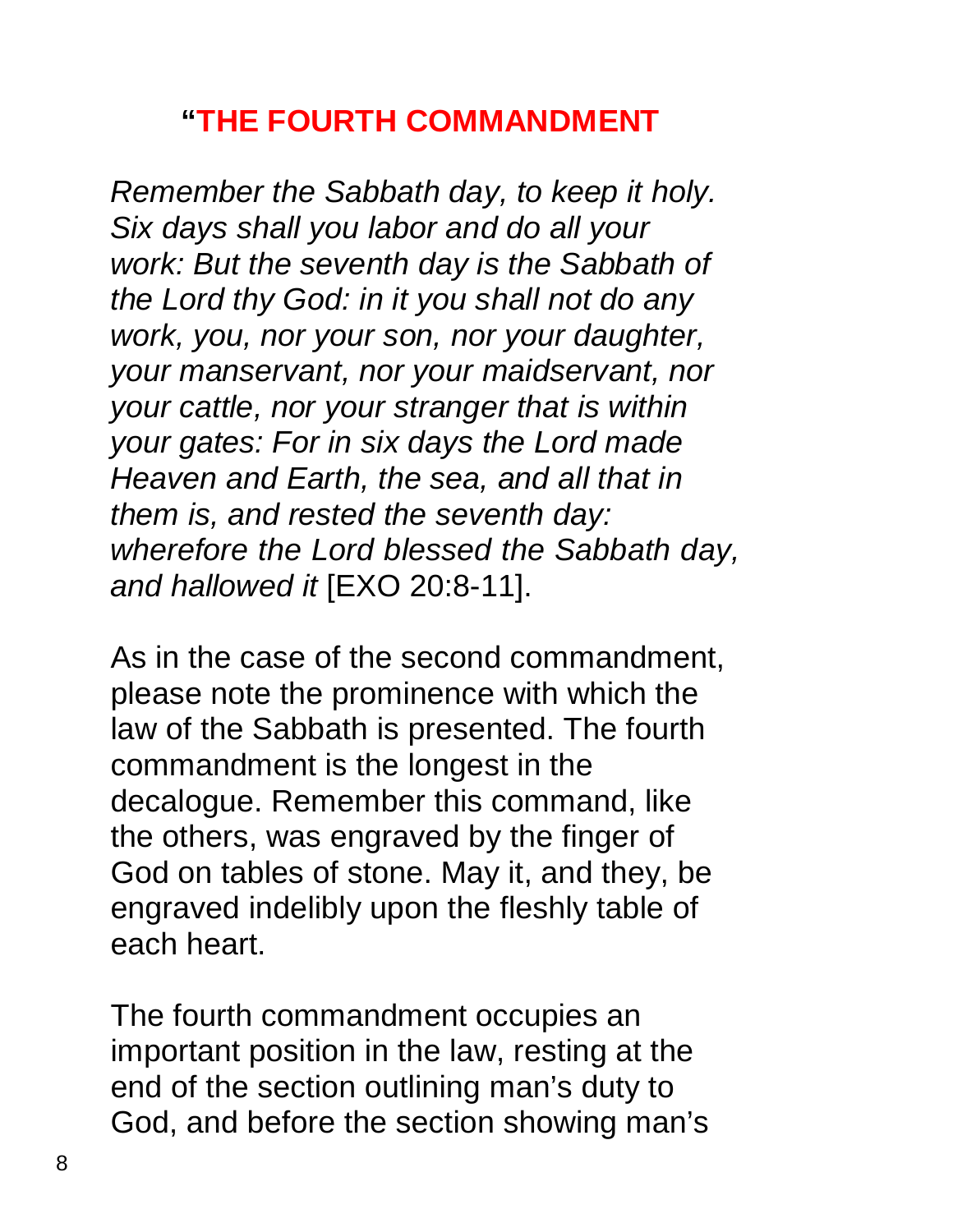duty to his fellow man. It appears as a keystone in the arch of the law. A proper keeping of the first three commandments demands the observance of the fourth commandment, and without the first four there can be no proper observance of numbers five to ten. So this command is the keystone in the bridge of the law.

### **The Nature of this Commandment**

It must be remembered that this is a MORAL command. The fourth commandment is not part of either the ceremonial or civil laws of Israel but it is part of the MORAL LAW. The law of the Sabbath extends from man's creation on Earth [GEN 2:1-3] to redeemed man in Heaven [HEB 4]. It cannot therefore be relegated to a bygone age, but should be observed.

It is primarily a CALL TO REMEMBRANCE. *Remember the Sabbath day*. Man is inclined to forget God's holy ordinances, and more so when they require a continual sustained effort as does the keeping of the Sabbath. There are several reasons for obeying the Sabbath.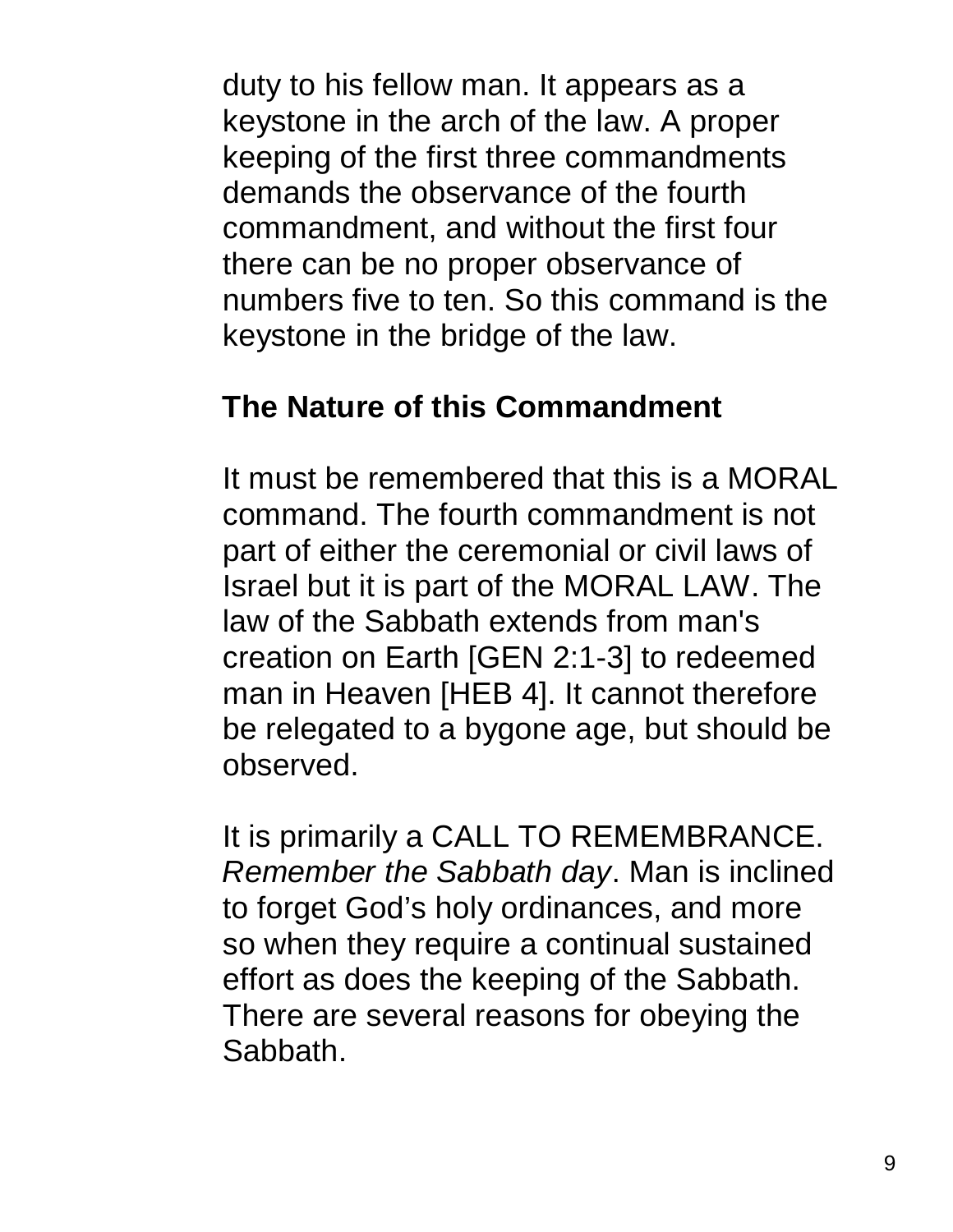First of all, the RATIONALITY of it. God has ordained six days in every week for our own temporal affairs and only ONE day per week to be set aside for Him. Is it not amazing that so many thankless people begrudge giving the Lord ONE day out of SEVEN? Their opposition could be understandable if God asked for SIX days for Him and ONE for them, but He doesn't. He only asks for one day.

The JUSTICE of observing the Sabbath. It is described in the commandment as *the Sabbath of the Lord your God*. Every day is the Lord's but the Sabbath is His day by special right [in a special way]. It belongs to Him. What right have we to defraud Him of that which is rightfully His?

God's own observance of the Sabbath must not be overlooked. We are told that after the six days of creation *He rested on the seventh day from all His work which He had made. And God blessed the seventh day, and sanctified it* [GEN 2:2-3]. The Christian ought to live a GODLY life. This entails the acceptance of God's sacrifice for sins and the following of His example of holiness. If God set aside a day for rest then so should His followers.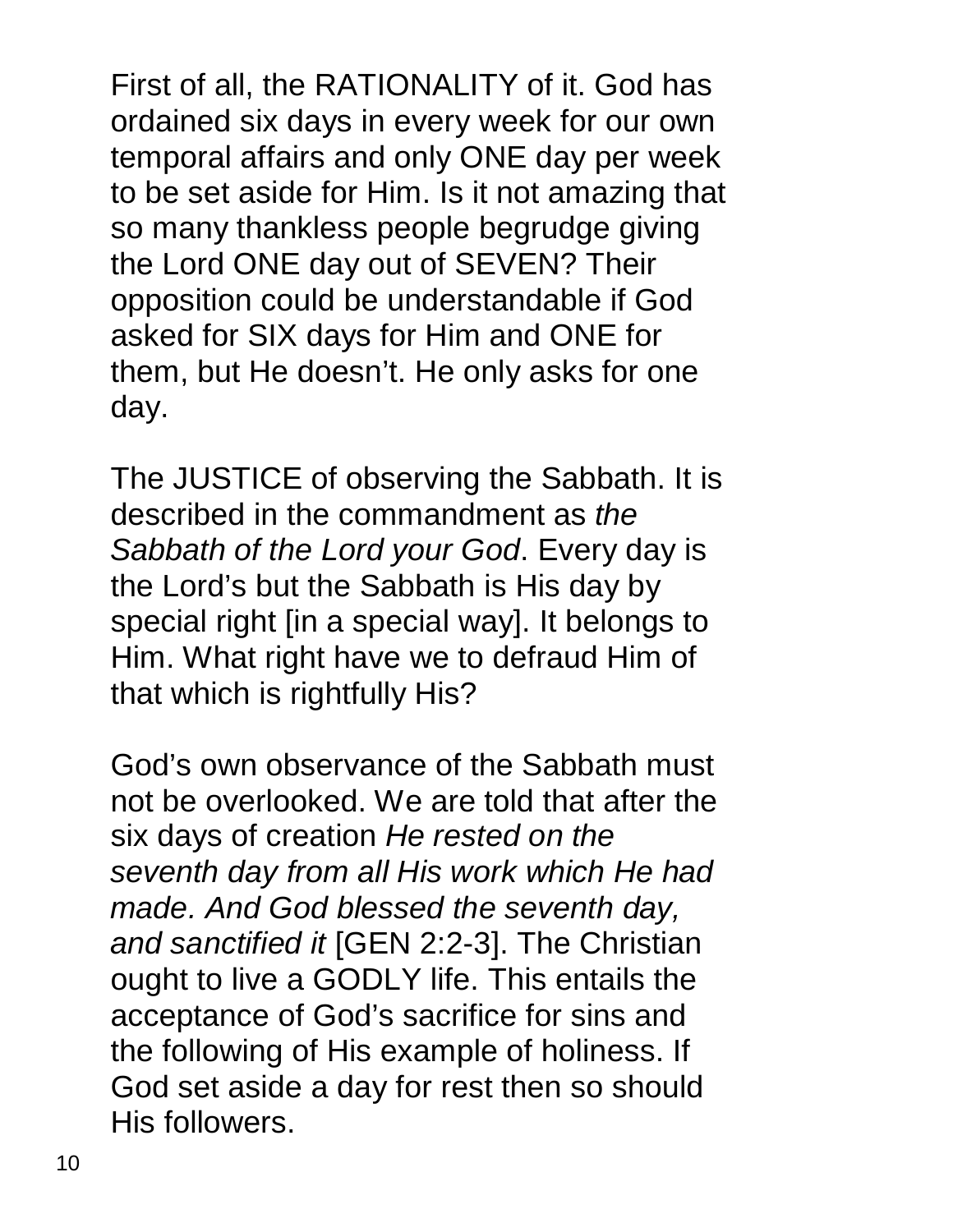Certain benefits and blessings follow the observance of the Christian Sabbath. The scripture reminds us that *God blessed the Sabbath day and hallowed it*. It is a blessed day for those who love and observe it. Business days throughout the week tend to make God's people forget the Lord, His presence and His work. But the Sabbath is a delight as cold hearts are warmed by the breath of God. Believers meet on the Lord's day, in the Lord's house, and hear the Lord's Word and are blessed by the Lord's presence.

#### **First or Seventh?**

The Christian today does not observe the Jewish 'seventh day' Sabbath, but worships on the Christian Sabbath–the Lord's Day– the first day of the week. The Word 'Sabbath' simply means 'rest' or 'day of rest.' The Christian Sabbath or Lord's Day is appointed by Christ. We are told that He *is Lord also of the Sabbath*. It is His day. The Lord's day is mentioned in Psalm 118. *The stone which the builders refused is become the head stone of the corner. This is the Lord's doing; it is marvelous in our eyes.*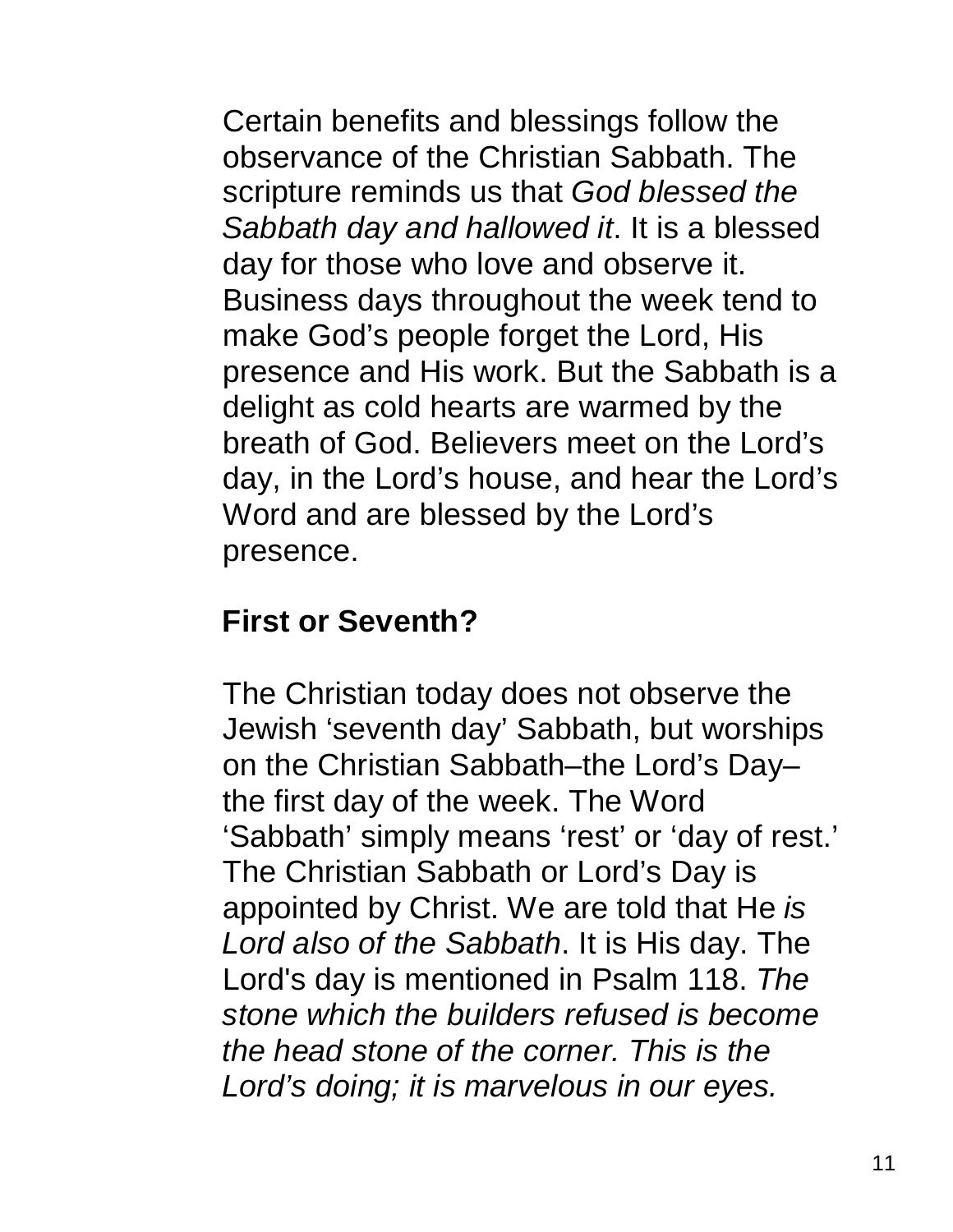*This is the day which the Lord has made; we will rejoice and be glad in it* [PSA 118:22-24]. It is interesting to note that this portion of scripture is quoted six times in the New Testament plus the original Psalm, making seven in all. . . . . Now the question ariseswhich day was it the Lord '**made**' , and why should we *rejoice and be glad in it*? The answer is found in Acts 4 where Psalm 118 is quoted, and a divine commentary of the portion is given.

It is obvious the stone refused by the builders is a reference to the rejection and crucifixion of Christ [ACT 4:10-12]. The refused stone became the head stone of the corner when Jesus rose from the dead in glorious resurrection. Well did the Psalmist write, *This is the Lord's doing; it is marvelous in our eyes*. He thus prophesied of the crucifixion and exults in the resurrection of Christ. Then the Psalmist states, *This is THE DAY THE LORD HAS MADE*. What day? The Resurrection day–the first day of the week.

The Psalmist further mentions this day–the Lord's day–would be a day of rejoicing and gladness. Now the Jewish Sabbath in the week of Christ's crucifixion was not a day of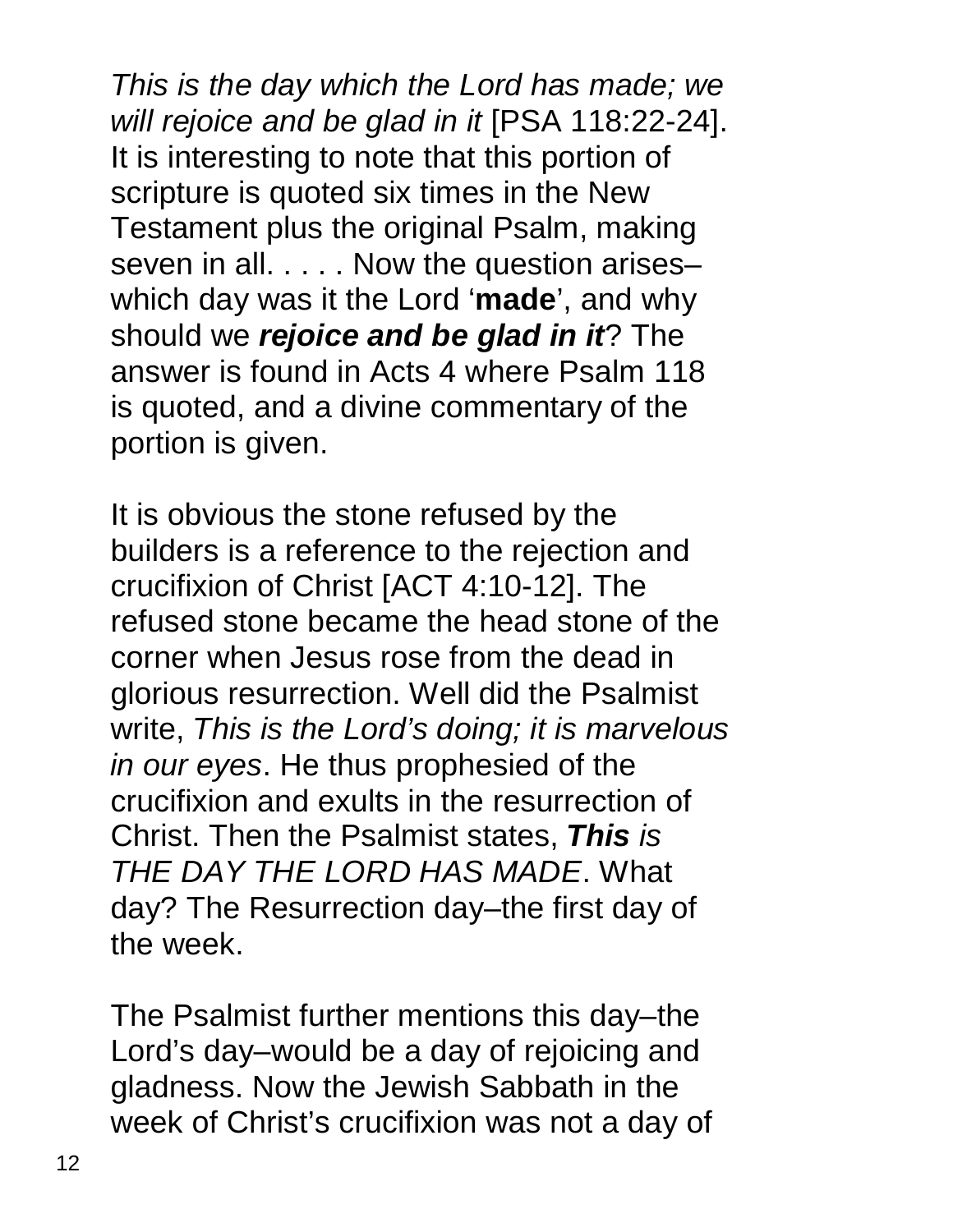gladness. Jesus was dead and wrapped in grave clothes in Joseph's tomb. The disciples were shattered and scattered. They were not glad–they were sad in the extreme.

But the next day–the first day of the week– their sadness turned to exceeding great joy when they learned that Jesus had risen from the dead. The seventh day–the Jewish Sabbath–was a day of sorrow and sadness. The first day–the first Christian Sabbath–was a day of rejoicing and gladness.

For New Testament believers the first day of the week occupied an important place. They obviously met on the first day of the week. *Upon the first day of the week, when the disciples came together to break bread, Paul preached unto them* [ACT 20:7].

So, on the first day of the week believers met together, broke bread and listened to the preaching of God's word together. They also laid aside their tithes and offerings for the work of God on this day [1CO 16:2]. It was the Lord's day when John the Apostle was in the Spirit, heard the voice of the Lord, and in vision beheld the Lord. And from that Spirit-anointed experience we received the book of Revelation [REV 1:10].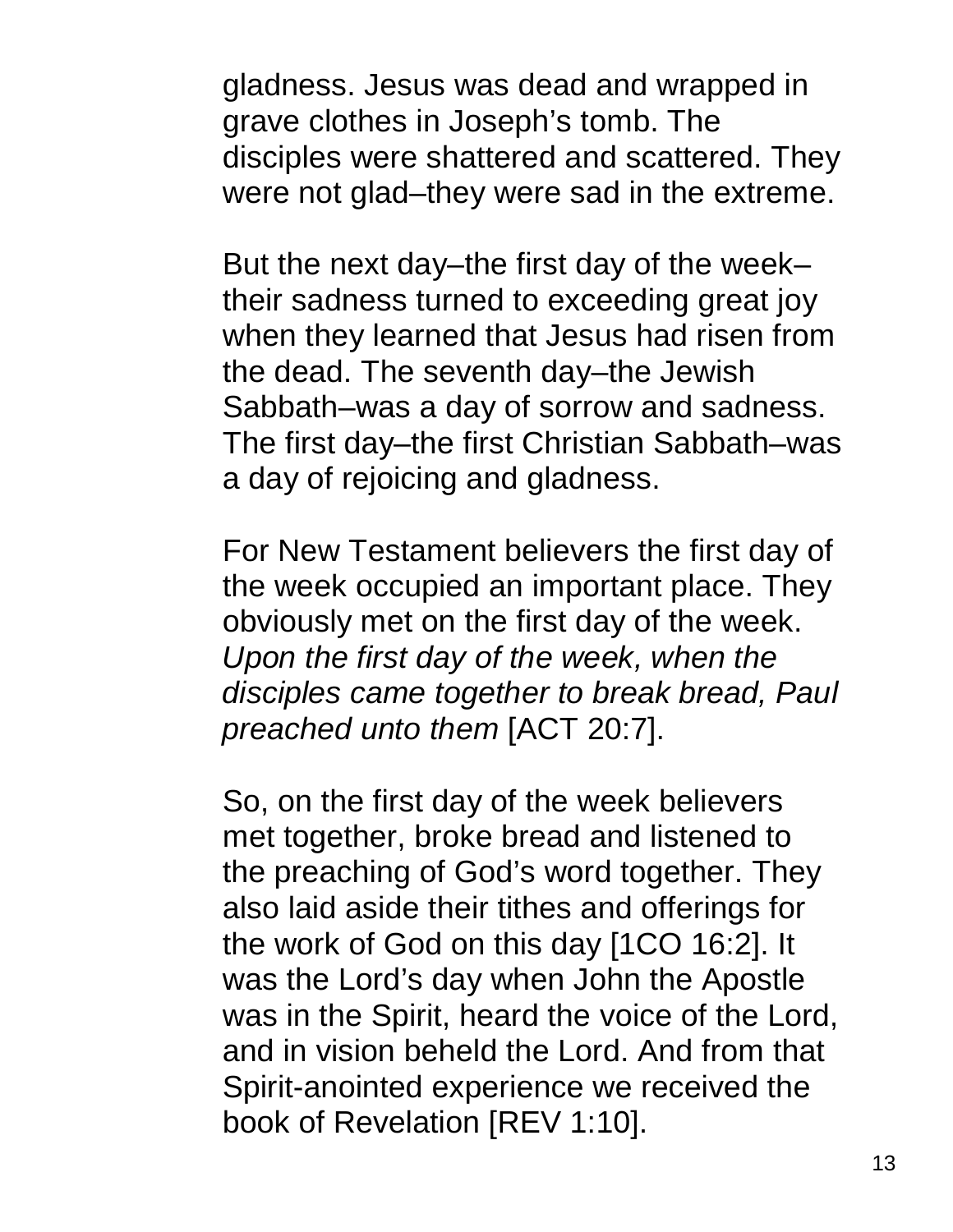It is sometimes pointed out that the disciples preached in the synagogues on the Jewish Sabbath. This is true, but an examination of each reference will show the disciples took advantage of these Jewish assemblies as opportunities to expound the Gospel to them. The evidence shows definitely that meetings of believers took place on the Lord's day.

### **Our Responsibility Towards the Lord's Day**

The Sabbath is a gift from God to man. Jesus said, *The Sabbath was made for man, and not man for the Sabbath* [MAR 2:27]. It is a USEFUL GIFT. Some atheistic nations abolished the day of rest to improve production, but had to admit their experiment was a failure. The Lord's day is a COSTLY GIFT. It took the death of Christ on the cross to bring it to us.

Perhaps I can illustrate our responsibility towards the Lord's day. A young man I know made his mother a gift–a beautiful table made from the cross section of a tree trunk. It was a useful gift, and a costly one, for untold hours of painstaking work were expended before the final coat of varnish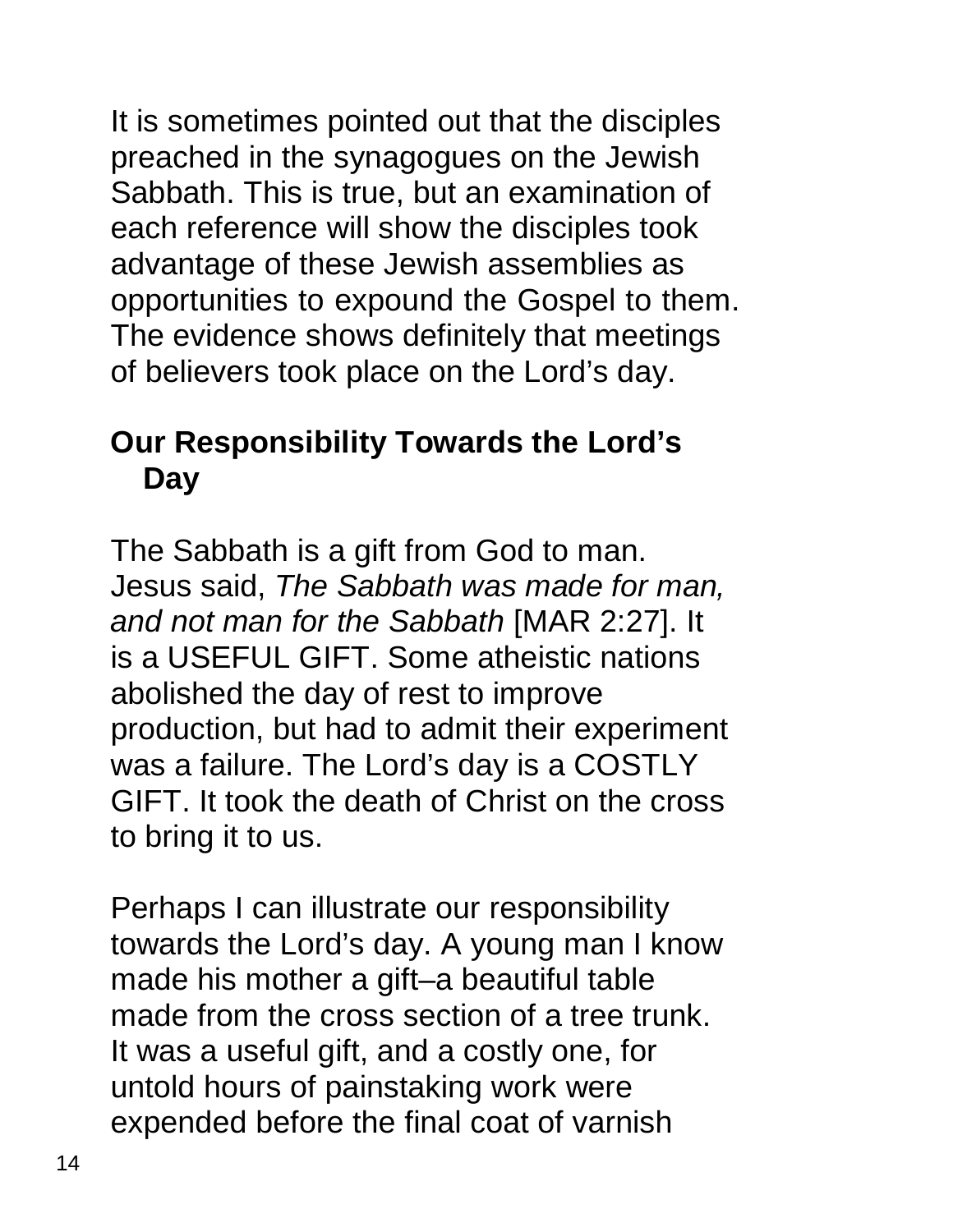was applied. How would the young man feel, after such cost to him, if his mother left the table neglected in the garage or his father abused it by making it a chopping block for wood? God, our Father, cannot be pleased when we NEGLECT or ABUSE His gift of the Lord's day.

On the other hand the young man's mother could have gone to the other extreme and decreed that not one speck of dust would ever fall on the beautiful table. She would have to house it in a dust-proof shelter with all kinds of dust extraction equipment to make sure nothing touched or marked it. The young man would be grieved that his beautiful gift was being obscured and not being used for the purpose he intended.

Legalism does this to the Sabbath. The Pharisees decreed a tailor could not so much as carry a needle in his clothing on the Sabbath as that would be deemed to be carrying a burden! The Sabbath thus becomes a burden in itself, and this is not the use the Lord intended for His day. The Lord's Day is not to be abused or neglected on one hand, nor applied with excessive legalism on the other.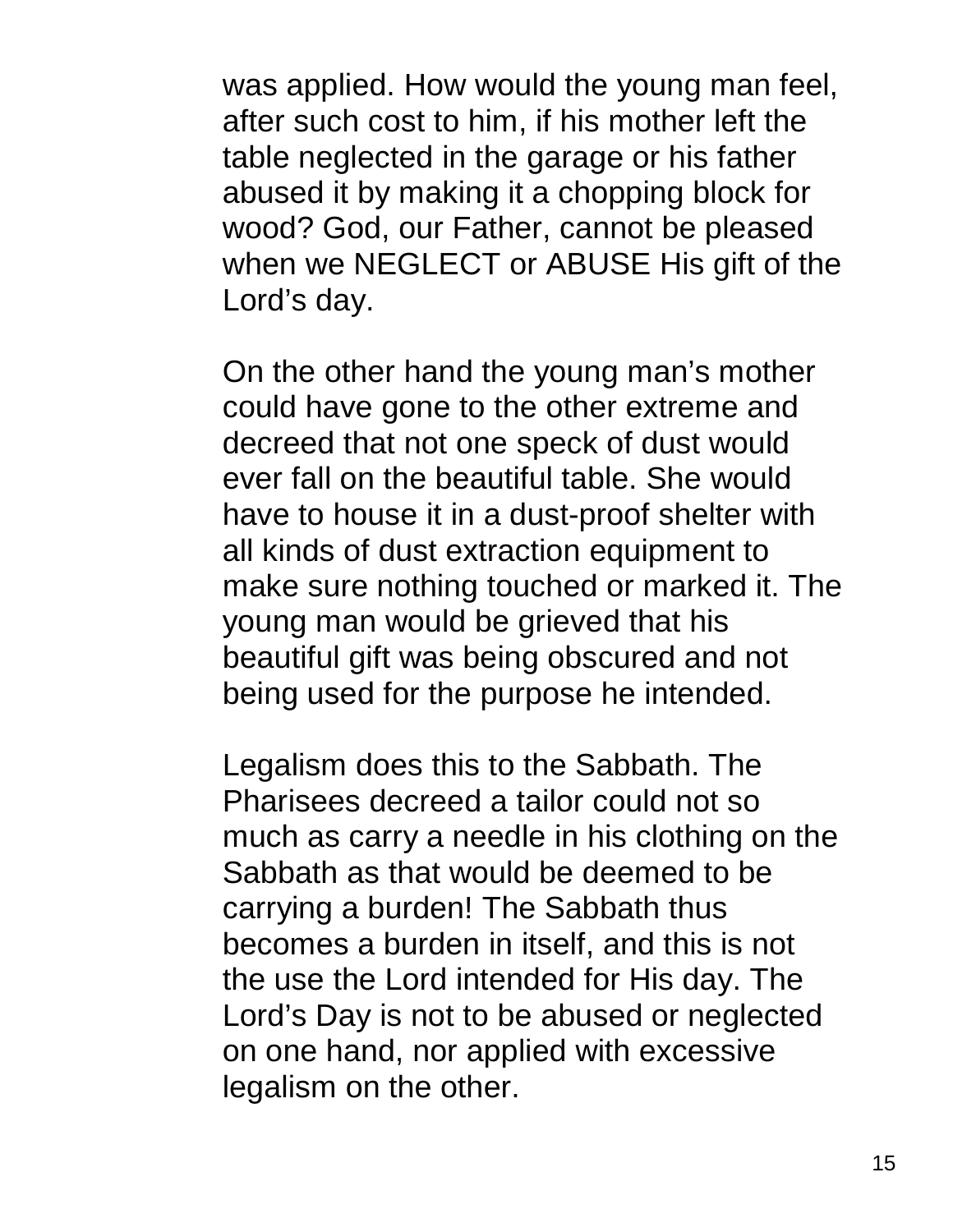### **Some Practical Lessons**

There should be SOLEMN PREPARATION for the Lord's Day. When God gave the manna to the children of Israel in the wilderness, they were to gather it daily except on the Sabbath. A double amount was to be gathered on the sixth day. Thus they had to prepare for the Sabbath day.

Likewise believers ought to prepare for the LORD'S DAY. Supplies of milk and bread should be gathered on Saturday, and the car filled with gasoline, to obviate the need to support those who desecrate the Lord's Day by opening their stores purely for sales and profit. The love of money is the root of all evil, and the quality of life in a nation drops dramatically when ungodly store owners, driven by the furious profit motive, make Sunday shopping wide open.

There should be SACRED observance of the Lord's Day. *In it you shall do no work*. The Lord does not condemn works of necessity or of mercy on His day. His disciples plucked and ate the ears of corn on the Sabbath much to the disgust of the legalistic Pharisees. If a beast fell into a pit its rescue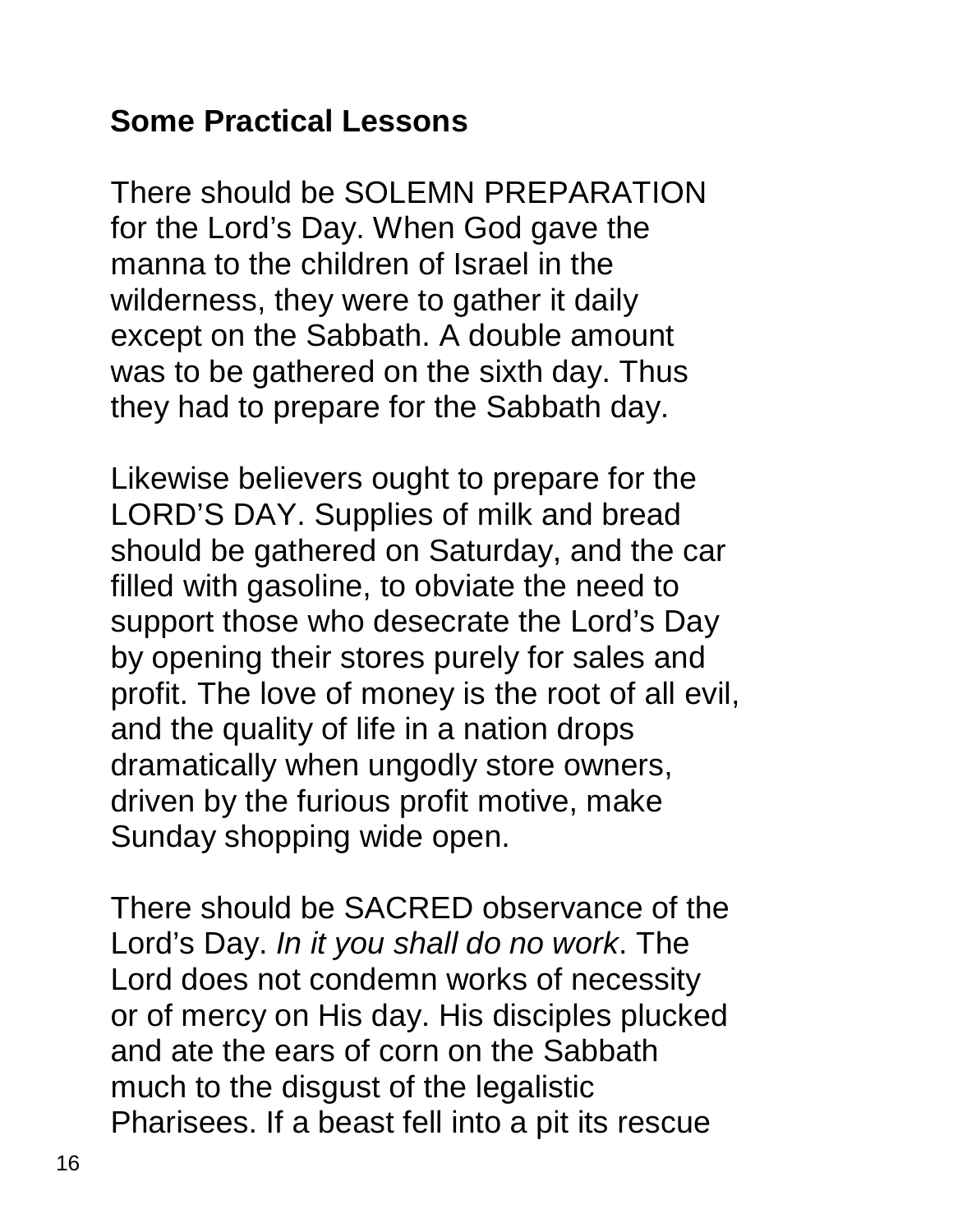on the Sabbath was a legitimate act of mercy. Doctors, nurses, firemen and security forces must be on call twenty-four hours a day, seven days a week.

Each believer, before God, must ask if his work on the Lord's Day is an absolute necessity or a work of mercy. In cases of doubt it is always a good practice to give God the benefit of any doubt. Or as the well-known maxim puts it-"If in doubt-DON'T!" If the job is neither an absolute necessity nor a work of mercy then there is no excuse for working on Sunday.

Preparation of the soul for the Lord's Day is important. Few would dream of attending church services without washing and dressing their bodies, yet many spend more time on external preparation than they do on their souls.

It is good to pray and read God's Word before going out on the Lord's Day. A time of meditation is profitable. Meditate on the wonders of God's creation, His holiness, the love of Christ, salvation and Heaven and you will find His day a delight. It is worth noting that those who cannot abide the Lord's day generally cannot abide the Lord either.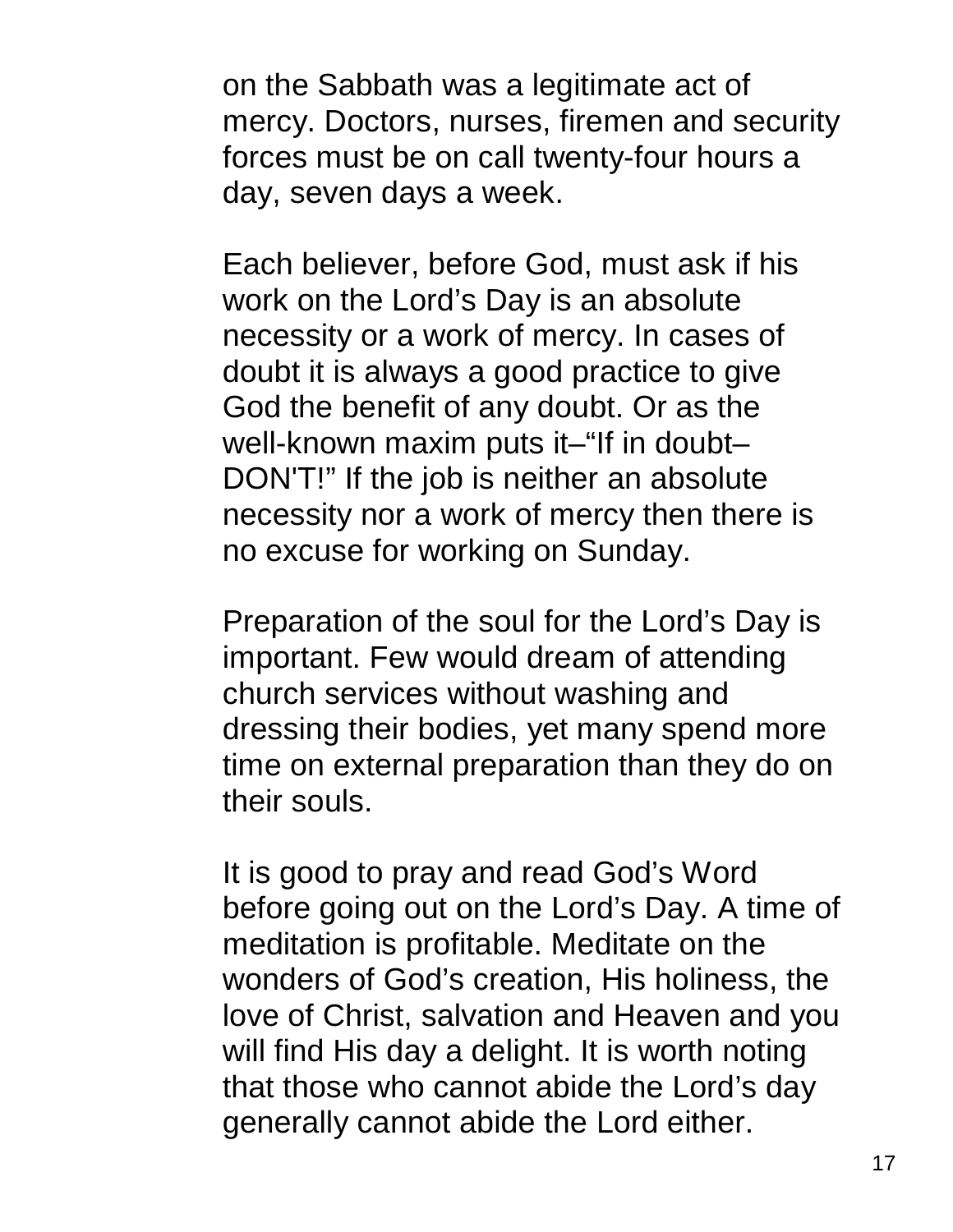The city of Toronto, and the Province of Ontario, has operated a closed Sunday policy for a long time. The city has had an enviable reputation as 'Toronto the good'. The author feels that title was not necessarily earned only by the goodness of its people, but also because the Lord's day was respected. In the case of some that respect was actively encouraged, and in the case of others it was passively observed. Either way the blessing of God was upon the city, and the crime rate relatively low for a city of its size. [For example, about thirty-five murders per year for a population of two and a half million, compared to the smaller Detroit, 250 miles away, where the murder rate is about 700-800 with a population of about one and a half million].

There is now a strong movement under way to have wide open Sunday shopping. Some ungodly store chain owners, with the lust of increased profits as their motivation, have not only broken the law of God but have also broken the law of the land. This irresponsible action has been taken to force the government's hand to permit Sunday shopping. If these law-breakers get their way then Toronto's crime rate will escalate